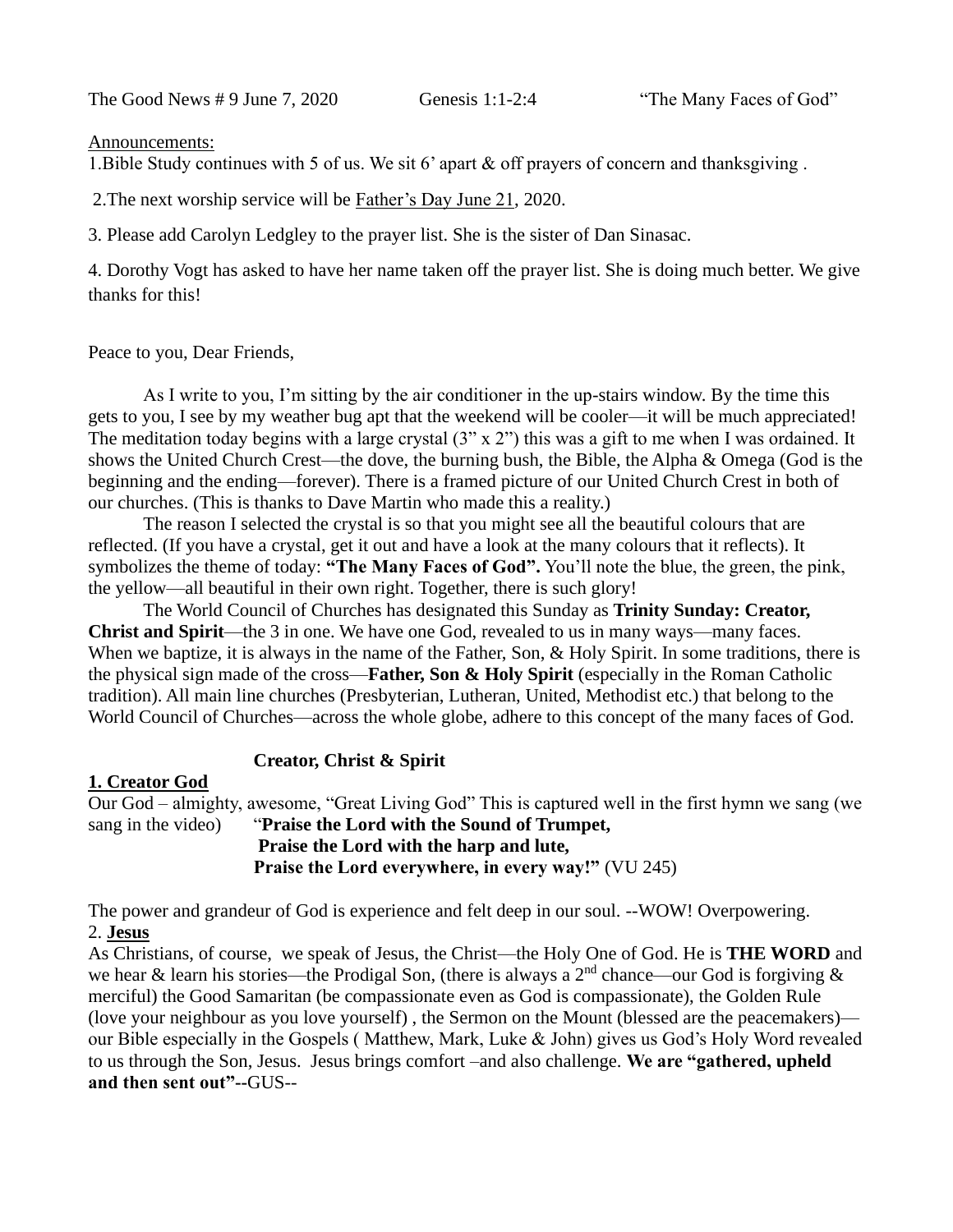Perhaps the best hymn that speaks to this face of God is "Jesus Loves Me".

**"Jesus loves me, this I know, for the Bible tells me so. Little ones to him belong. In his love we shall be strong. Yes, Jesus loves me! Yes Jesus loves me! Yes! Jesus loves me! The Bible tells me so."** (365 VU)

\*\*\* There is such comfort to know we are deeply, and unconditionally loved.

## 3. **The Spirit**

Last week's sermon was completely focused on the Spirit. Perhaps it is best captured by today's Choral Closing: "**Dance with the Spirit early in the morning, walk with the spirit throughout the long day.**

## **Work and hope for the new life a-borning,**

**Listen to the Spirit to show you the way."** (MV 156)

Let us turn now to the focus scripture of today: Genesis 1:1-2:4

In The Beginning—by Laura Alary , based on Genesis 1

### **In the beginning there was nothing.**

No up or down. No near or far. No yesterday or tomorrow. Only God. Here. Now. Then came the idea. The idea came from God and was part of God, yet it seemed to have a life of its own. From that idea all things came to be. Light and darkness.

Time and space. Energy and matter. Everything needed to make a universe.

God gathered them together and set to work. Out of swirling gas clouds, fiery stars ignited with a whoosh. Planets and moons spun together, and galaxies danced like snowflakes on a winter night. It must have been wonderful – dreaming, imagining, making all those things that had never been made before.

## **God could see that it was all good.**

The idea kept growing.

On the edge of one galaxy  $-$  a sun. Whirling around the sun – a planet. Small. Lifeless. Covered in dark waters.

Nothing special at first.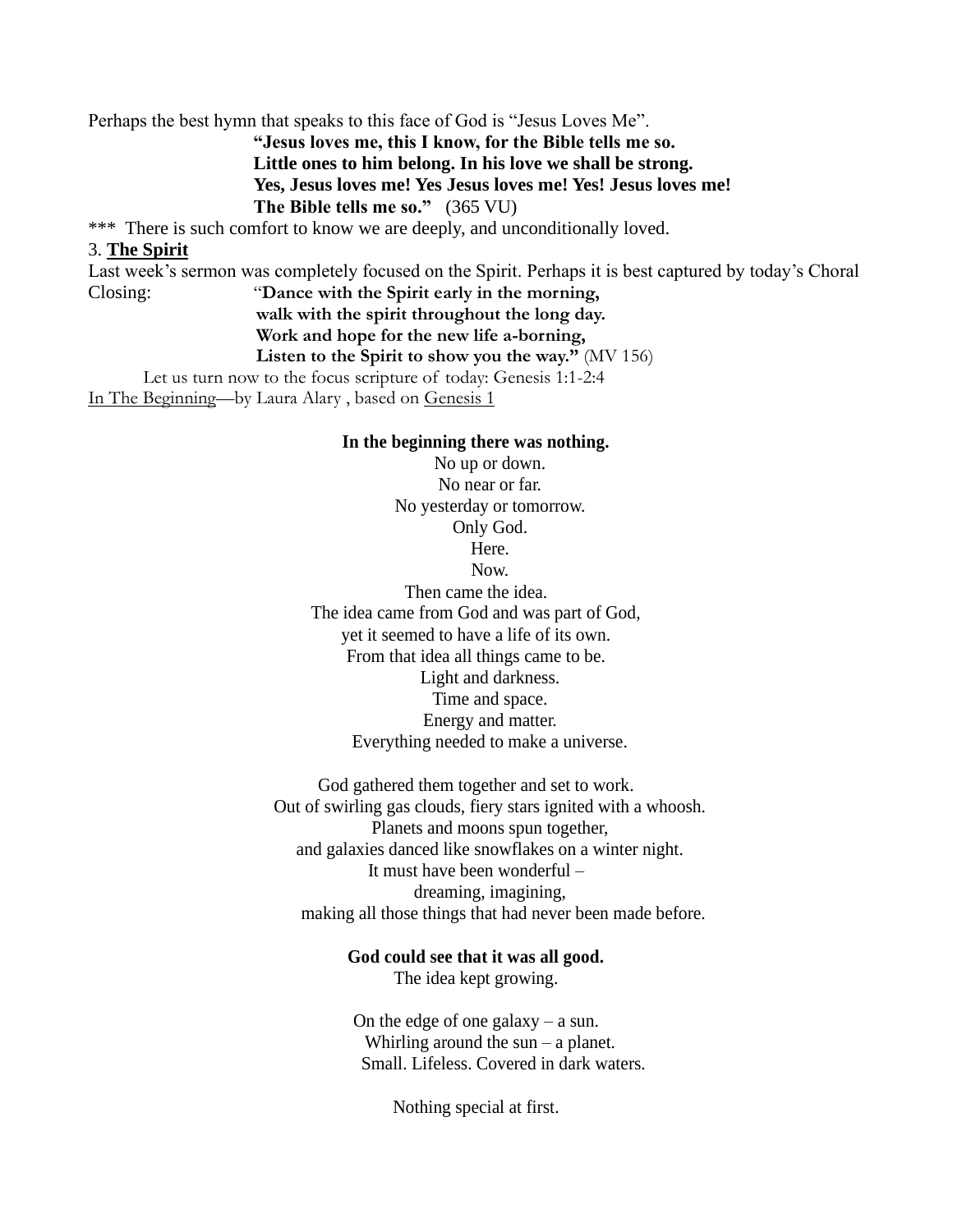Then the breath of God came like a breeze and ruffled the surface of the waters. Something wonderful happened. Deep in the seas, there was life. Simple at first, but then more complex.

It was as if God could simply not get enough of dreaming up new forms of life.

> They filled the seas. They walked on the land. They flew in the air.

Flowers bloomed and insects buzzed. The little world teemed with life and colour, scent and sound.

## **God looked at everything with delight.**

You know how it is when you make something. You picture it in your mind, but sometimes your own creation can surprise you.

## **It was all so good – so wonderful:**

lovely patterns hidden everywhere, the cleverness of living things who rode on the wind and waves to make their homes in every imaginable place.

> God enjoyed every bit of it. Day and night. Light and dark. Land and sea. Sky and earth. Sun and moon.

Maybe God even laughed out loud at the sight of dolphins leaping, or birds doing funny dances to attract each other.

This is too good to keep to myself, thought God. So God made another kind of living thing, one even more like God than all the others.

> This living thing could love laugh delight in beauty